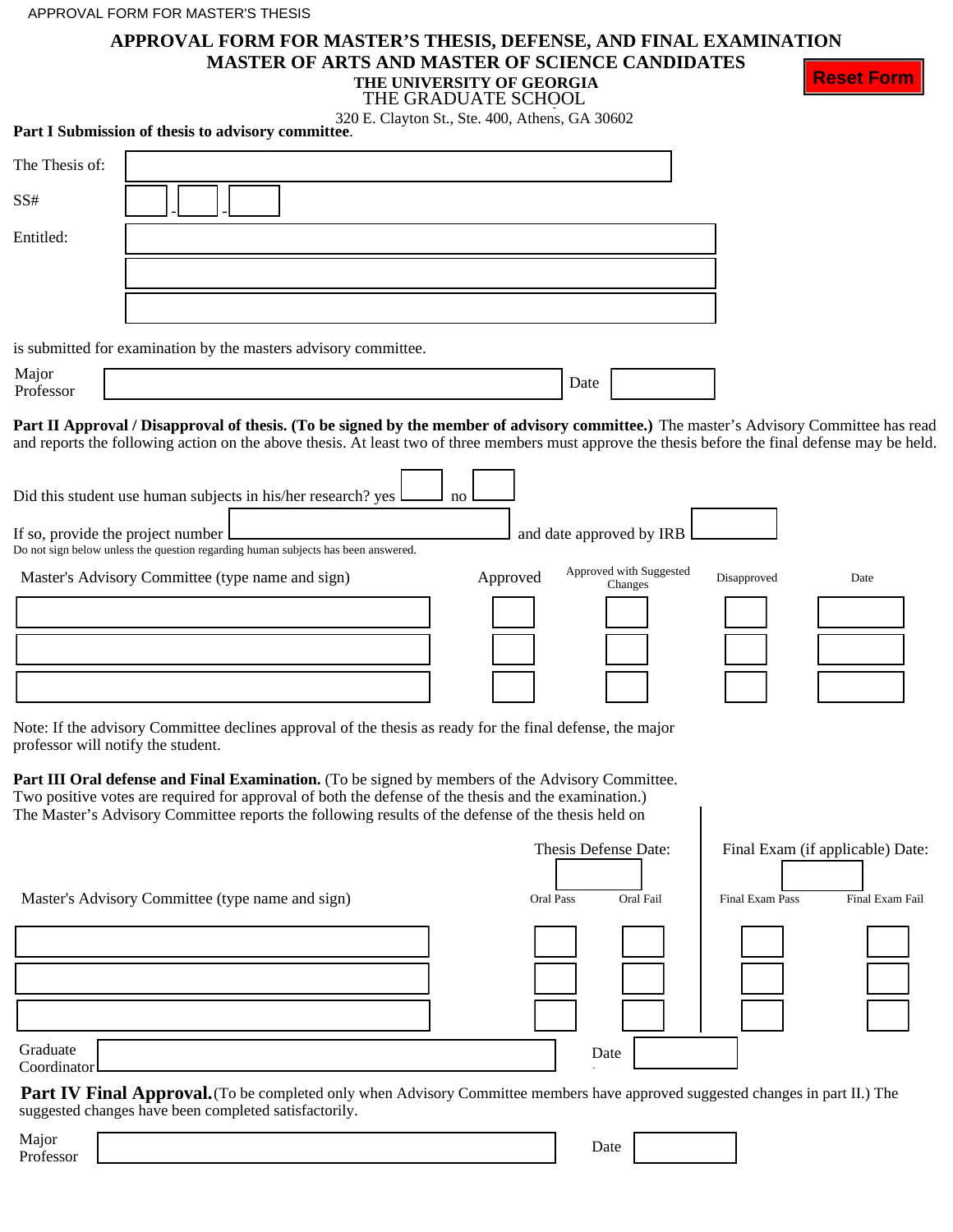## **University of Georgia Graduate School Electronic Thesis and Dissertation (ETD) Submission Approval**

#### **Please refer to the Graduate School's website for an expanded discussion of these topics.**

http://www.uga.edu/gradschool/academics/thesis.html

#### **Copyright:**

Every thesis and dissertation is required to have a copyright page and an abstract that includes key words. These key words will be used in the cataloguing and Web search operations.

Students who utilize the manuscript style of a thesis or dissertation **must** procure copyright release from the publisher of the book or journal for it to be included within their document. The Graduate School cannot put the document on the Web without prior copyright release of these or other materials contained within the document.

The Office of Vice President of Research, provides information concerning the copyright issue. To view this information, students should refer to the Graduate School Website.

#### **Release Options:**

The abstract and the body of the thesis/dissertation will be accessible from any University of Georgia computer location.

**Students admitted prior to Fall Semester 2001** in consultation with the major professor, may elect: (1) Never to release the body of their thesis/dissertation to the Web; or

(2) To release the body of the document to the Web as soon as it has been catalogued by the Library. This will permit Web access to the document from any Web location; or (3) To release the body of the document to the Web after a period of **FIVE** years.

[**Students admitted or re-admitted Fall Semester 2001 and thereafter** should refer to the Graduate School Website for the *[Policies and Procedures for Electronic Theses and Dissertations](http://www.uga.edu/gradschool/forms&publications/etd_policy.pdf)* document that discusses their options.]

In the rare instance when a thesis or dissertation contains potentially patentable material, the student may request, with the approval of the major professor, a one year hold of the document (both abstract and the body of the document). The thesis/dissertation will be held by the Graduate School for that period of time. With such a hold, the Graduate School will **not** notify the Library or any other organization of its existence. In essence, no one will know about this document until its release date. One of the two release options cited in Items 1 and 2 above must be selected as the release date following the year hold.

Every student has the right to petition the Graduate School for a longer hold on Web presentation. Such a petition will require a letter from the major professor (or Department Head in the absence of the major professor) supporting the student's request. Such a petition will be reviewed by the Administrative Committee of the Graduate Council.

#### **Dissertation Abstracts:** (Doctoral Students Only)

The traditional dissemination of doctoral dissertation research has been through the publication of the abstract in Bell and Howell's (UMI) *Dissertation Abstracts* and the submission of the entire dissertation to University Microfilms for microfilming and distribution. The electronic submission and availability of the dissertation via the Web now makes the dissertation easier to access. The student should discuss the option of submitting the dissertation or the abstract to *Dissertation Abstracts* with their major professor. Please refer to the Bell and Howell web site:<http://www.proquest.com/hp/Support/DServices/prepare/packets.htm> for additional information, agreement forms, and fee requirements.